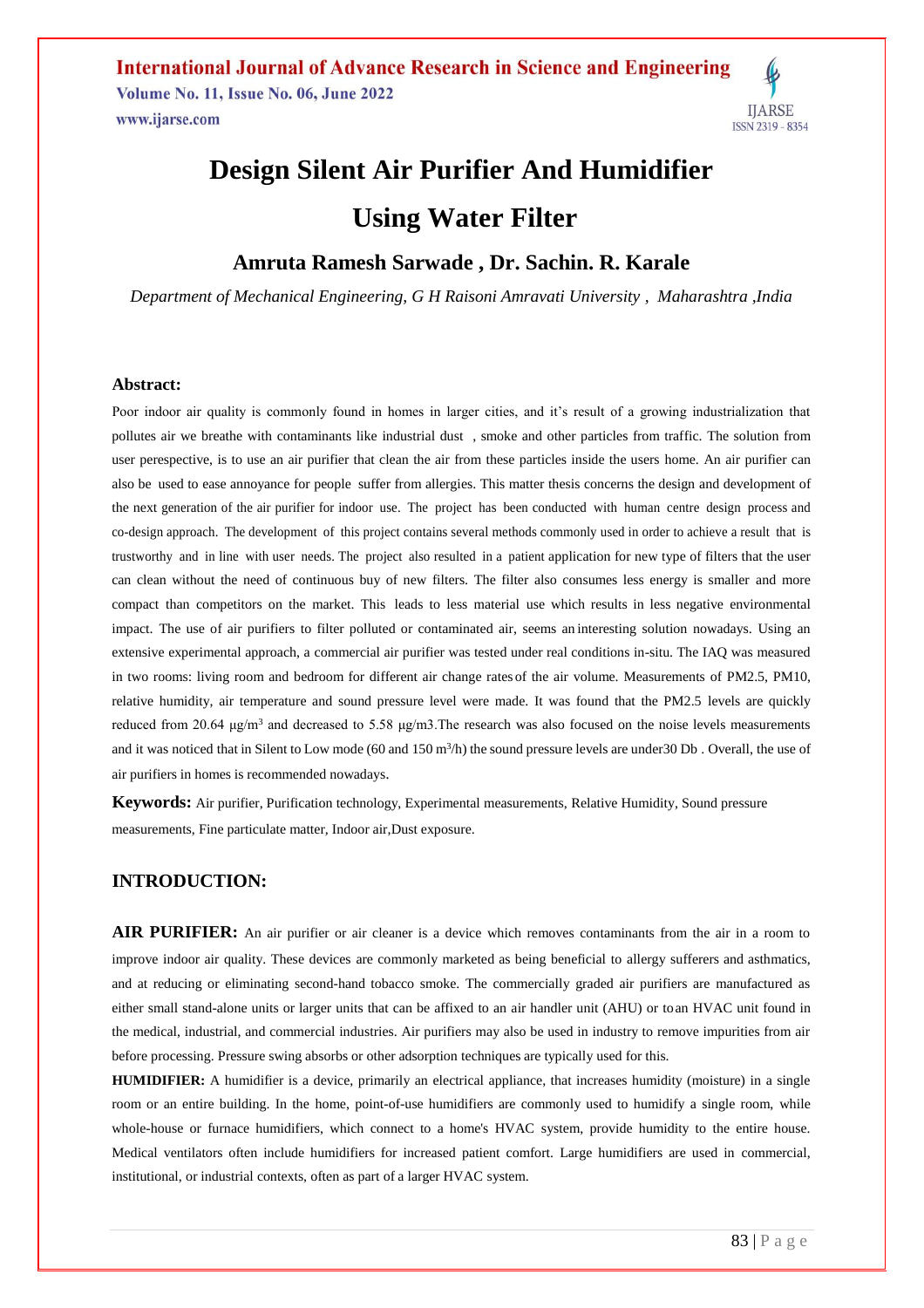## **International Journal of Advance Research in Science and Engineering Volume No. 11, Issue No. 06, June 2022** www.ijarse.com ISSN 2319 - 8354

Low humidity may occur in hot, dry desert climates, or indoors in artificially heated spaces. In winter, especially when cold outside air is heated indoors, the humidity may drop to as low as 10–20%. This low humidity can cause adverse health effects, by drying out mucous membranes such as the lining of the nose and throat, lead to a snoring problem, and can cause respiratory distress. The low humidity also can affect wooden furniture, causing shrinkage and loose joints or cracking of pieces. Books, papers, and artworks may shrink or warp and become brittle in very low humidity.

#### **BASIC PRINCIPLE:-**

An air purifier is usually equipped with a fan that absorbs air and lets the air pass through a filter media where particles get stuck. Usually there is a pre-filterthat captures larger particles. Behind the pre-filter, some air cleaning technology, usually a-finer filter, captures smaller sized particles (Figure 1). The air thatcomes through is clean from harmful particle



#### 2 **AIR PURIFIER**

An air purifier is a device which removes contaminants from the air in a room. These device sare extremely beneficial for allergy sufferers, asthmatics and at reducing or eliminating second-hand tobacco smoke. They are also extremely useful for reducing pollutants from a room if you live in a highly polluted environment, for instance New Delhi, Patna or Gwalior; which are among the most air polluted cities in the world. They also help eliminate virus and bacteria from a room which prevents the spread of disease.

#### **USES AND BENEFITS OF AN AIR PURIFIER**

Dust, pollen, pet dander, moule, spores, and dust mite faces can act as allergens, triggering allergies in sensitive people. Smoke particles and volatile organic compounds (VOCs) can pose a risk to health. With the advancement in air purification technology, air purifiers are becoming increasingly capable of capturing a greater number of bacterial, virus, and DNA damaging particulates. Air purifiers are used to reduce the concentration of these airborne contaminants and can be useful and fruitful for who suffer from allergies and asthma.

#### **Objectives**

The Objectives of our work are :

1. To cater to the issue of competition in the mechanical industry the need for automation is assessed by all the industry. 2. To identify the key policy avenues considered to be appropriate to meet the challenge of sustainable manufacturing and packaging industry for the future.

3. To provide alternatives for industries aiming toward reducing human effort and improvement in material handling systems by implementing automation.

4. Sustainable and practical automation solutions for the future industrial environment.

**IJARSE**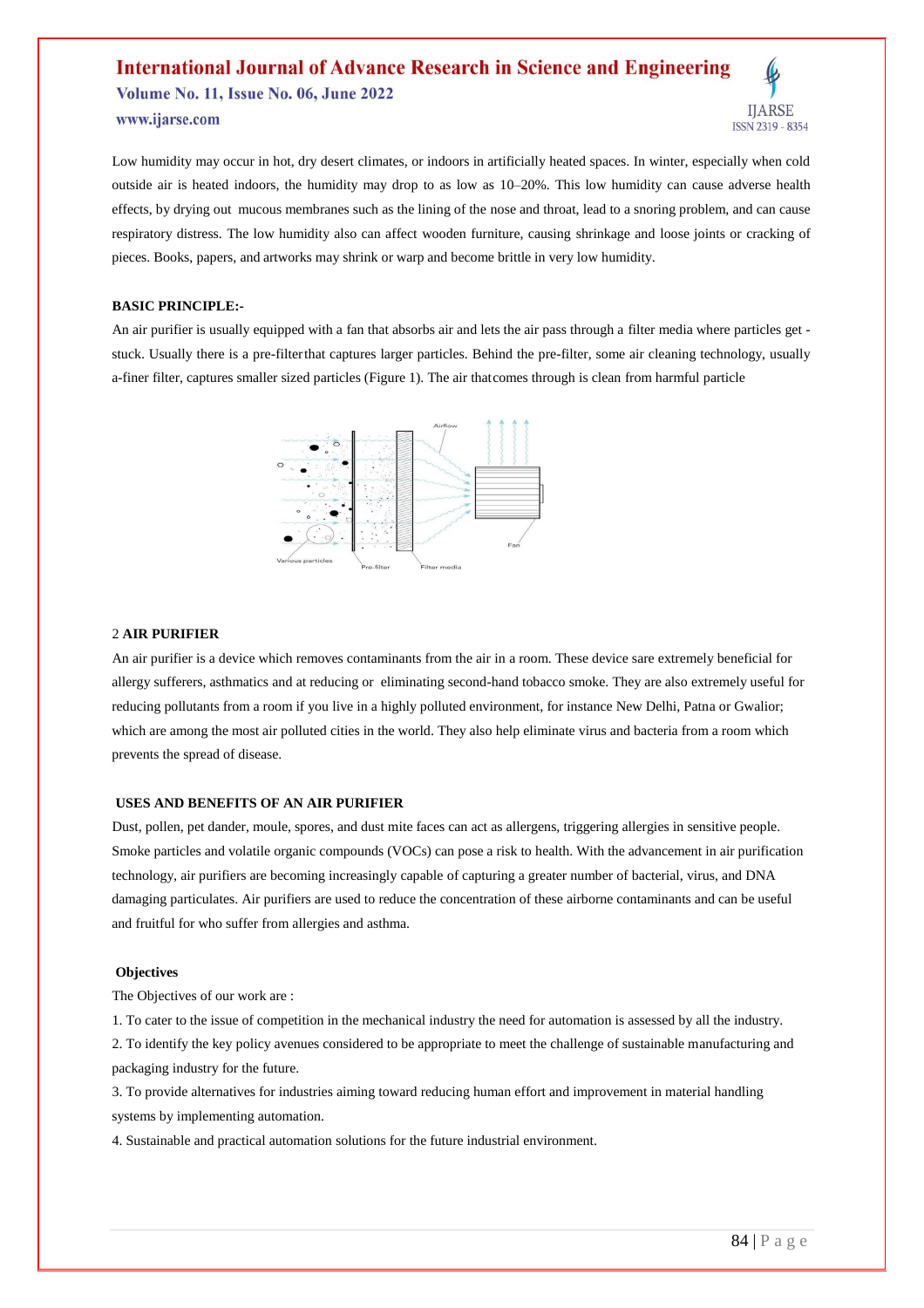**Volume No. 11, Issue No. 06, June 2022** 

www.ijarse.com

### **PARTS OF SILENT AIR PURIFIER AND HUMIDIFIER:**

 **Centrifugal Fan 12V**: A centrifugal fan is typically used for residential applications to move air through a duct in your home. Think of your air conditioning system, furnace, or range hood duct. You also might see these in commercial environments like your car wash. A DC motor uses an internal arrangement of magnets with opposing polarity. As current passes through the coil around this arrangement, a strong magnetic field is produced. This magnetic field then creates a torque that causes the motor to rotate.



- **Adaptor or Transformer** :- main purpose of adaptor is to convert alternate current (AC) to direct current (DC).
- **Pipes**:- The pipes are attached to the air blower pumps. it transports the air from air blower pumps to water tank.
- **Nozzle**:- Nozzles are attached at the end of the pipes which are used to increase the velocity of the air.
- **Mounts and joints** :- these mounts and joints are used to create a base for the air blower pumps.
- **Base frame**:- Base frame is used to create a base for the system.
- **Supporting frame**:- these are used to support the system and also as side frames of the system.
- **Screws and fittings**:- Screws and fittings are used to combine the parts of the system.
- **Water tank**:- water tank is used to store the water.





**IJARSE** 

ISSN 2319 - 8354

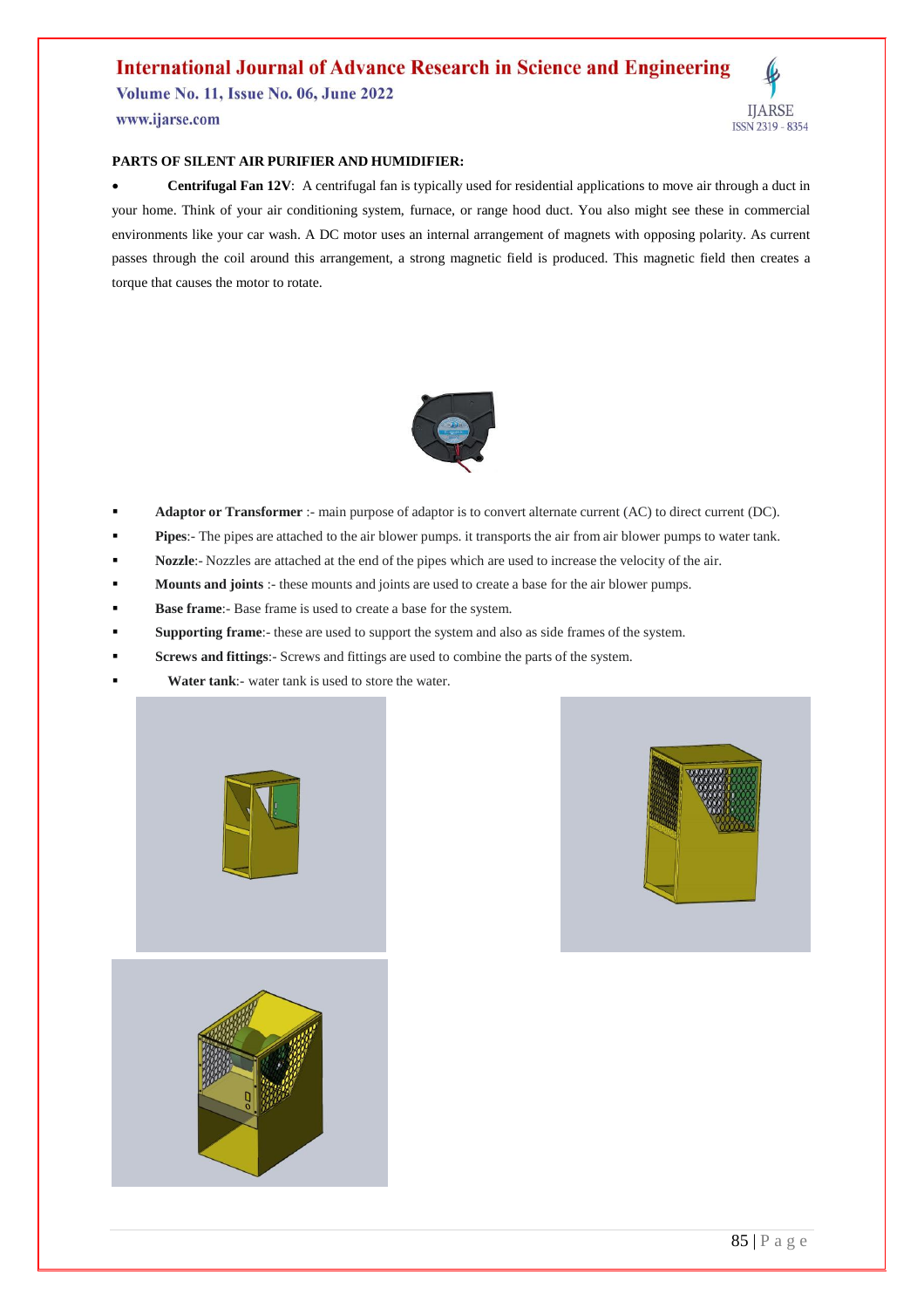**Volume No. 11, Issue No. 06, June 2022** 

www.ijarse.com

 $\bullet$ 

### **RESEARCH METHODOLOGY**

- Initially we supply current to the system (230v, 10 Amps).
- Adaptor converts the AC current to DC current and supplies it to the air blower pumps.
- Air blower pumps converts the electrical energy into mechanical energy and the fans starts rotating. Due to

rotation of fans it sucks the air from atmosphere.

And that air is transported to pipes by air blower pumps.

 The pipes transports the air to the water tank. At the end of pipes nozzles are fitted which are used to increase the velocity of the air.

- And the air enters into water. Water eliminates the impurities like dust, fungus etc from the air.
- Due to water the humidity percentage of the air gets increased.
- This purified and humidified air comes out from the system.

## **USES AND BENEFITS OF AN AIR PURIFIER**

Dust, pollen, pet dander, mould spores, and dust mite faeces can act as allergens, trigger ingallergies in sensitive people. Smoke particles and volatile organic compounds (VOCs) can pose a risk to health. With the advancement in air purification technology, air purifiers are becoming increasingly capable of capturing a greater number of bacterial, virus, and DNA damaging particulates. Air purifiers are used to reduce the concentration of these airborne contaminants and can be useful and fruitful for people who suffer from allergies and asthma



## **Fabrication Processes used :**

## **Laser Beam Machining (LBM)**

 Lasers are used for many purposes. One way they are used is for cutting metal plates. On mild steel, stainless steel, and aluminum plate, the laser cutting process is highly accurate, yields excellent cut quality, has a very small kerf width and small heat affect zone, and makes it possible to cut very intricate shapes and small holes. Most people already know that the word "LASER" is actually an acronym for Light Amplification by Stimulated Emission of Radiation. The laser beam is a column of very high intensity light, of a single wavelength, or color. In the case of a typical CO2 laser, that wavelength is in the Infra-Red part of the light spectrum, so it is invisible to the human eye. The beam is only about 3/4 of an inch in diameter as it travels from the laser resonator, which creates the beam, through the machine's beam path. It may be bounced in different directions by a number of mirrors, or "beam benders", before it is finally focused onto the plate. The focused laser beam goes through the bore of a nozzle right before it hits the plate. Also flowing through that nozzle bore is a compressed gas, such as Oxygen or Nitrogen. Focusing the laser beam can be done by a special lens, or by a curved mirror, and this takes place in the laser cutting head. The beam has to be precisely focused so that the shape of the focus spot and the density of the energy in that spot are perfectly round and consistent, and centered in the nozzle. By focusing the large beam down to a single pinpoint, the heat density at that spot is extreme. Think about using a magnifying glass to focus the sun's rays onto a leaf, and how that can start a fire. Now think about focusing 6 KWatts of energy into a single spot, and you

**IJARSE** 

ISSN 2319 - 8354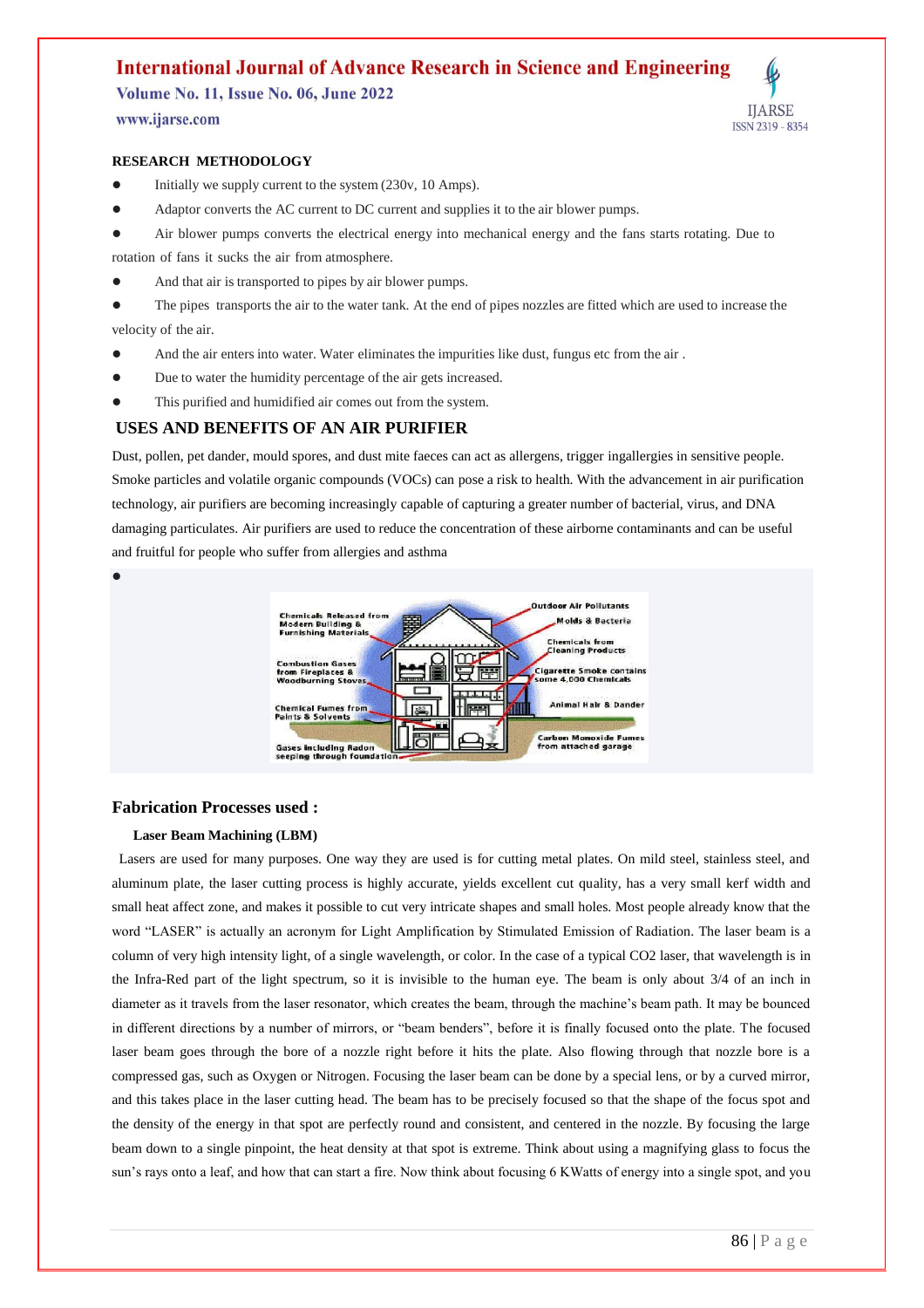# **International Journal of Advance Research in Science and Engineering Volume No. 11, Issue No. 06, June 2022** www.ijarse.com



can imagine how hot that spot will get. The high power density results in rapid heating, melting and partial or complete vaporizing of the material. When cutting mild steel, the heat of the laser beam is enough to start a typical "oxy-fuel" burning process, and the laser cutting gas will be pure oxygen, just like an oxy-fuel torch. When cutting stainless steel or aluminum, the laser beam simply melts the material, and high pressure nitrogen is used to blow the molten metal out of the kerf. On a CNC laser cutter, the laser cutting head is moved over the metal plate in the shape of the

desired part, thus cutting the part out of the plate. A capacitive height control system maintains a very accurate distance between the end of the nozzle and the plate that is being cut. This distance is important, because it determines where the focal point is relative to the surface of the plate. Cut quality can be affected by raising or lowering the focal point from just above the surface of the plate, at the surface, or just below the surface. There are many, many other parameters that affect cut quality as well, but when are controlled properly, laser cutting is stable

reliable, and very accurate cutting process.



## **Lathe Machine Operations:**

#### **Facing**

Facing is the operation of machining the ends of a piece of work to produce flat surface square with the axis. The operation involves feeding the tool perpendicular to the axis of rotation of the work.



## **Taper turning**

#### **Taper**

A taper may be defined as a uniform increase or decrease in diameter of a piece of work measured along its length. Taper turning methods:

- 1. Form tool method
- 2. Compound rest method
- 3. Tailstock set over method

#### **1. Form tool method**

A broad nose tool is ground to the required length and angle. It is set on the work by providing feed to the cross-slide. When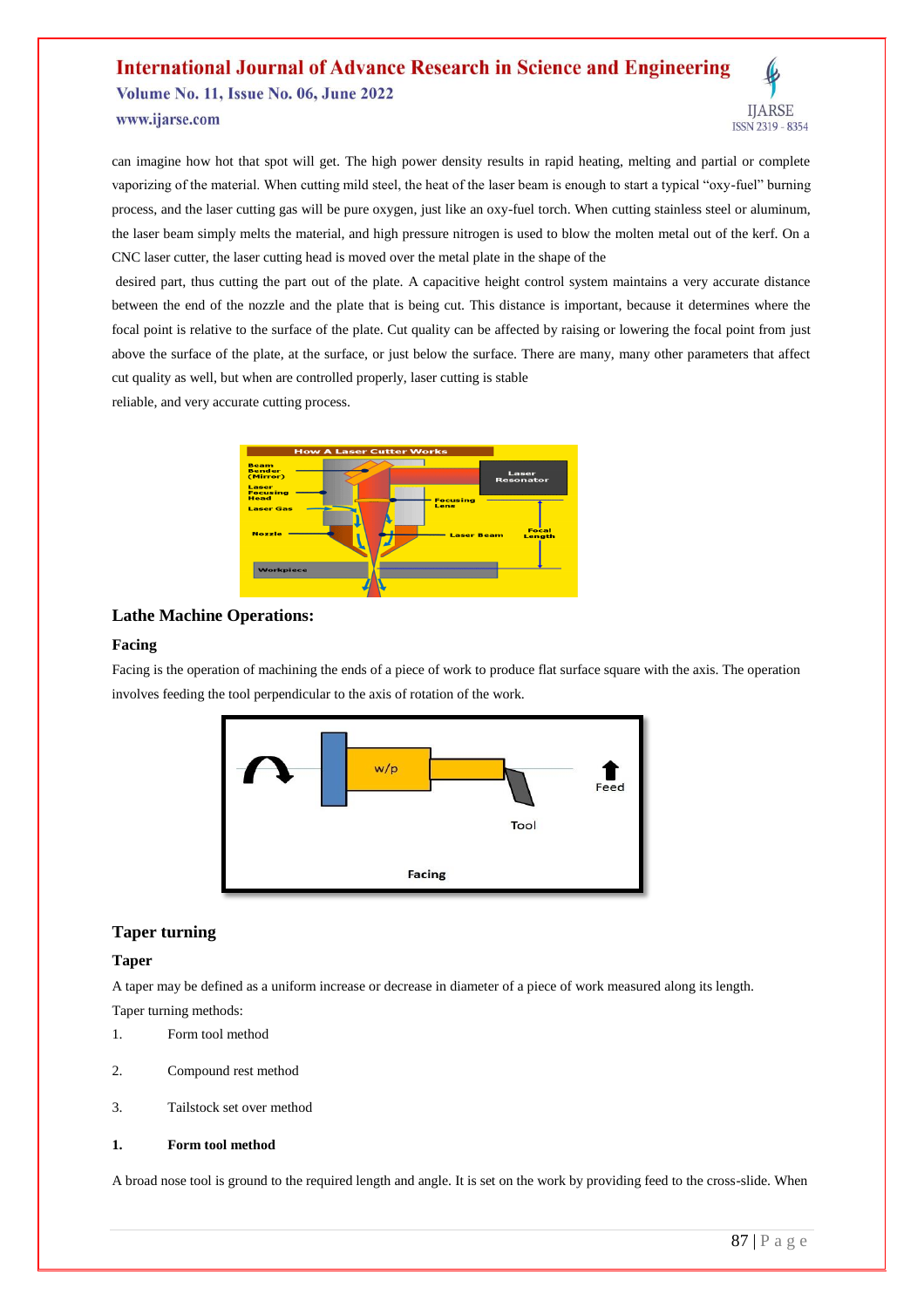**Volume No. 11, Issue No. 06, June 2022** www.ijarse.com



the tool is fed into the work at right angles to the lathe axis, a tapered surface is generated.

This method is limited to turn short lengths of taper only. The length of the taper is shorter than the length of the cutting edge. Less feed is given as the entire cutting edge will be in contact with the work.



#### **2 .Compound rest method**

The compound rest of the lathe is attached to a circular base graduated in degrees, which may be swiveled and clamped at any desired angle. The angle of taper is calculated using the formula

$$
\tan \alpha = \frac{D_1 - D_2}{2l}
$$

Where,

 $D_1 \& D_2$  = large and small dia. respectively

 $l =$  length of taper

 $\alpha$  = taper angle or the angle about which compound rest is swiveled

The compound rest is swiveled to the angle calculated as above and clamped. Feed is given to the compound slide to generate the required taper.

#### **2. Tailstock set over method**

Turning taper by the set over method is done by shifting the axis of rotation of the work piece at an angle to the lathe axis and feeding the tool parallel to the lathe axis. The construction of tailstock is designed to have two parts namely the base and the body. The base is fitted on the bed guide ways and the body having the dead centre can be moved at cross to shift the lathe axis.

The amount of set over  $- S$ , can be calculated as follows

$$
S=L\times \frac{D_1-D_2}{2l}
$$

The dead centre is suitably shifted from its original position to the calculated distance. The work is held between centres and longitudinal feed is given by the carriage to generate the taper.

The advantage of this method is that the taper can be turned to the entire length of the work. Taper threads can also be cut by this method. The amount of setover being limited, this method is suitable for turning small tapers (approx. upto 8°). Internal tapers cannot be done by this method.

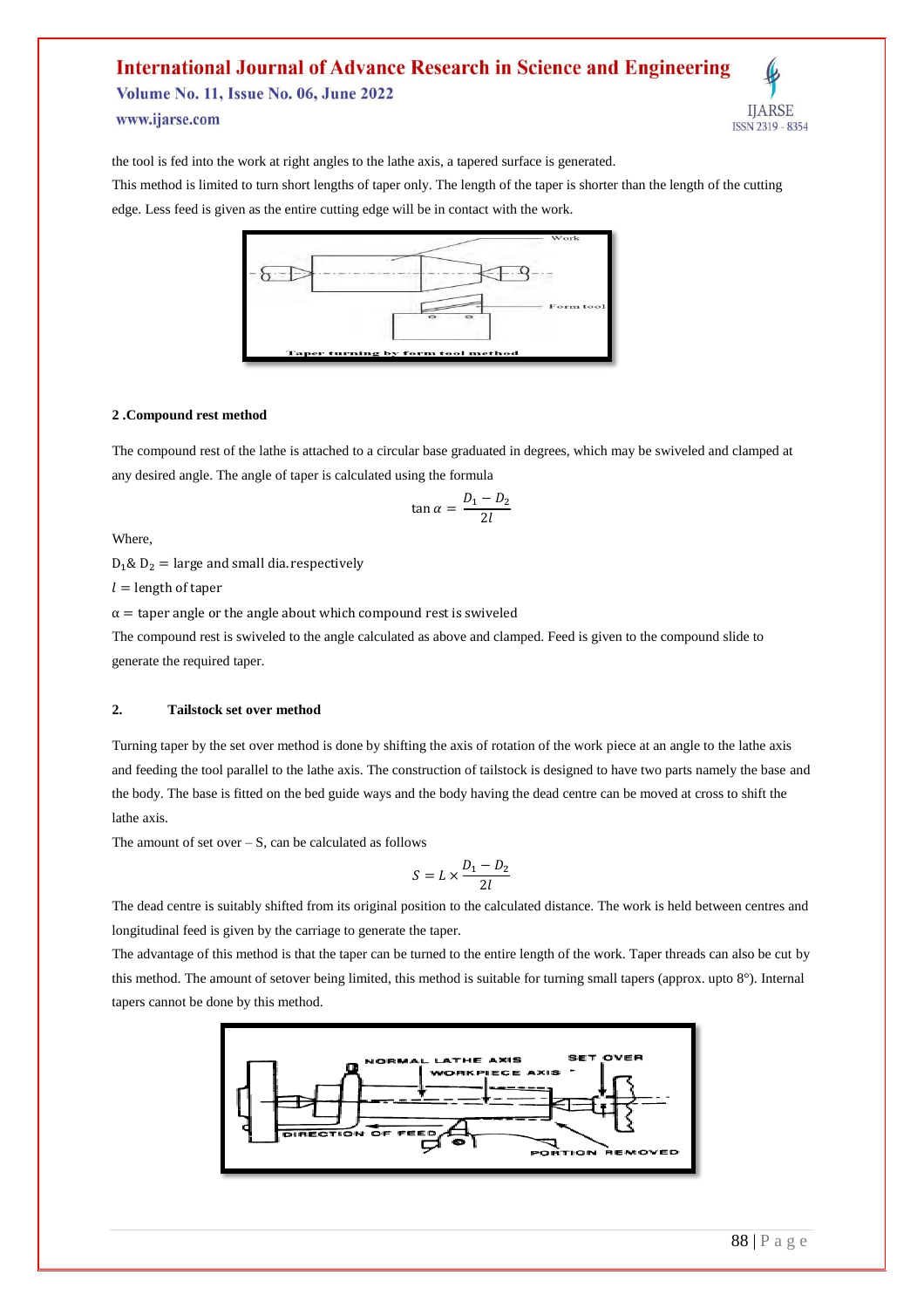**Volume No. 11, Issue No. 06, June 2022** 

www.ijarse.com

# **IJARSE** ISSN 2319 - 8354

## **Drilling operation:**

It is the process of producing cylindrical hole in the work piece. In this operation, Work piece is held in a chuck or a suitable device and the drill is held in the tailstock. During operation, the drill is fed by rotating the hand wheel of the tails tockin clockwise direction. First a shorter length is drilled by using a smaller and shorter drill, followed by producing the required diameter with the help of correct drill size.



#### **Reaming Operation**

It is a finishing operation because a very small amount of material is removed during the operation. For performing reaming a multi-teeth tool is used, which is called as reamer. During the operation, the workpiece is held in a chuck or face plate and the reamer shank is fitted in a sleeve or inserted in the tapered hole of the tailstock spindle.



#### **Boring Operation:**

It is an operation which is employed for machining internal surfaces, hence also called as internal turning. Boring is done to enlarge the already drilled hole and bring them to the exact required size. Generally, a single point cutting tool is used for this purpose.



#### **Knurling**

Knurling is the process of embossing a diamond shaped pattern on the surface of the work piece. The knurling tool holder has one or two hardened steel rollers with edges of required pattern. The tool holder is pressed against the rotating work. The rollers emboss the required pattern. The tool holder is fed automatically to the required length. Knurls are available in coarse, medium and fine pitches. The patterns may be straight, inclined or diamond shaped.

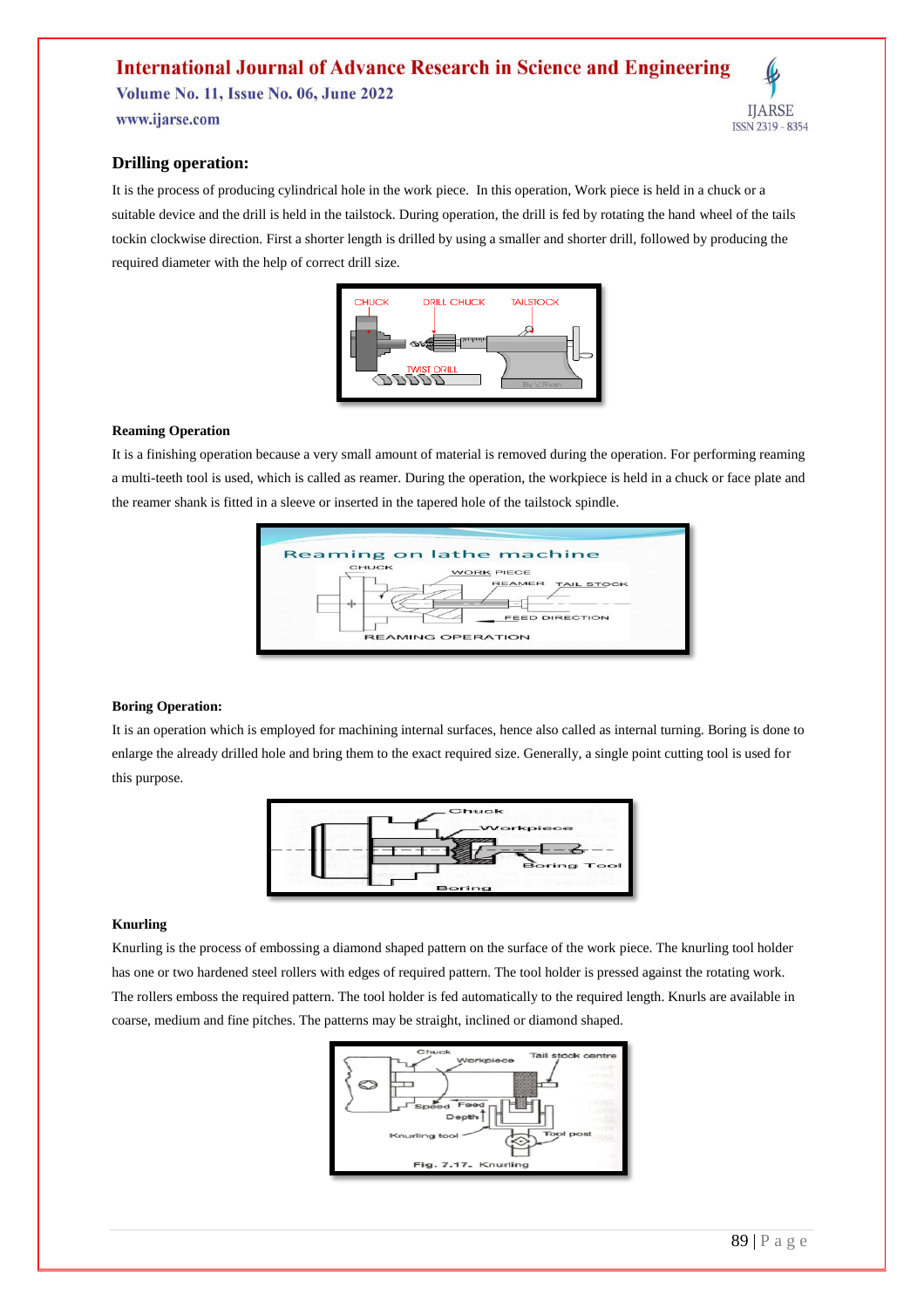**Volume No. 11, Issue No. 06, June 2022** 

www.ijarse.com



## **Specification:**

| Type                                        | Specification                               |
|---------------------------------------------|---------------------------------------------|
| Weight                                      | 11                                          |
| Air flow rate Turbo/H/M/L/Silent            | 450/330/240/150/60 m <sup>3</sup> /h        |
| Humidifying operation Turbo/H/M/L/Silent    | 450/330/240/150/120 m <sup>3</sup> /h       |
| Sound pressure level - Air purifier mode    | 50/43/36/26/17 dBA                          |
| Turbo/H/M/L/Silent                          |                                             |
| Sound pressure level - Humidifier mode      | 50/43/36/26/23 dBA                          |
| Turbo/H/M/L/Silent                          |                                             |
| Power input Air purifier Turbo/H/M/L/Silent | 0.081/0.035/0.018/0.011/0.008 kW            |
| Power input Humidifier mode                 | 0.084/0.037/0.02/0.013/0.012 kW             |
| Turbo/H/M/L/Silent                          |                                             |
| Humidifier mode Turbo/H/M/L/Silent          | 600/470/370/290/240 ml/h                    |
| Water tank capacity                         | 4.0 litres                                  |
| Air filter                                  | Polypropylene net with catechin             |
| Dust collecting method                      | Plasma ionizer/Electrostatic dustcollection |
|                                             | filter                                      |
| Dimensions (Height x Width x Depth)         | 590/395/268 mm                              |
|                                             |                                             |

**Table 1** *Air purifier specifications*

## **Working**:

When the power is turned on the fan present about the filters create a suction action in the empty space present below the filters. Due to this the surrounding air enters into this area and gets sucked into the filters. At first the air enters the cold catalyst filter and the air s purified from the harmful gases like form aldehyde, ammonia, ozone, benzene etc. Then the air enters the activated carbon filter, where the macro particles present in the air like dust particles gets captured in the pores of the activated carbon. After exiting the activated carbon filter and getting most of the macro particles removed, the air enters the antimicrobial filter where the air is made to pass through an antimicrobial agent polypropylene membrane, where the microorganisms get stopped and prevented from spreading. Finally, the air enters into the heap filter where both micro and macro particles present in the air that escaped from the other filters get captured. Due to its close sieving of the fibers, the micro particles and microorganisms like bacteria, and fungus up to a level of 0.03 microns will be stopped with a 99.97% .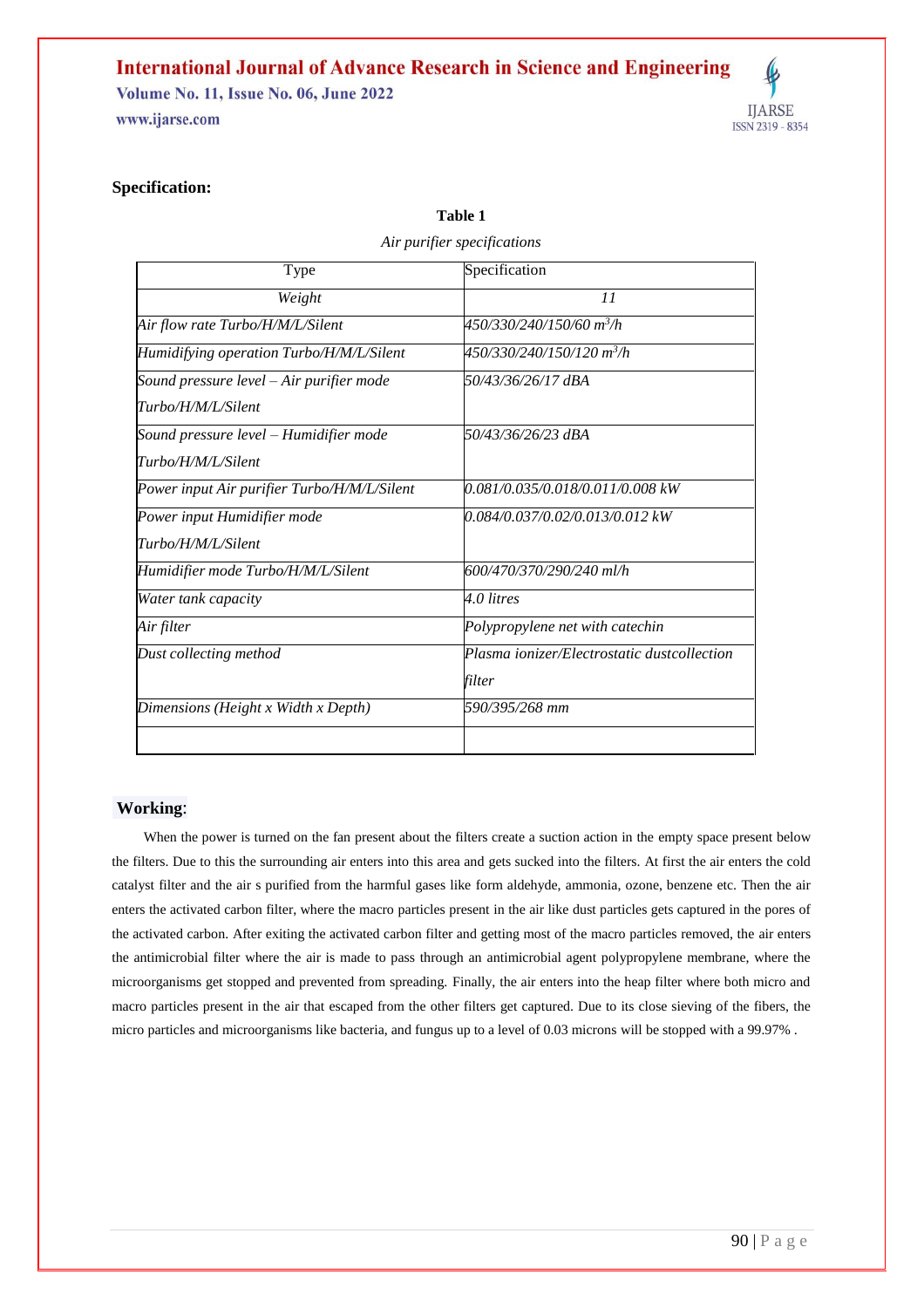**Volume No. 11, Issue No. 06, June 2022** www.ijarse.com

**IJARSE** ISSN 2319 - 8354





## **CALCULATION**

## 1. Clean Area Delivery Rate (CADR)

CADR is the abbreviation of Clean Air Delivery Rate. It is either measured as cubic meter of air delivered in hour or cubic foot of air delivered in a minute. Essentially, it is the indicator of how much air the purifier cleans in a given time. Obviously, higher the better. The Association of Home Appliance Manufacturers suggest having three CADR number mentioned on each purifier, namely CADR for tobacco smoke, dust and pollen.

Smoke CADR value = Square Feet of Room / 1.55 Square feet of room = 275 sq.ft.

Smoke CADR value  $= 275 / 1.55 =$ 

177.19 m3/hr

.

2. Air Change per Hour (ACH)

ACH simply is the number of times an air purifier filters all of the air in a room in one hour .So, an ACH rating of 4 means that the purifier filters the air in the room four times an hour. As you would have already figured out by now, it is one of the most important factor that signifies the effectiveness of the air purifier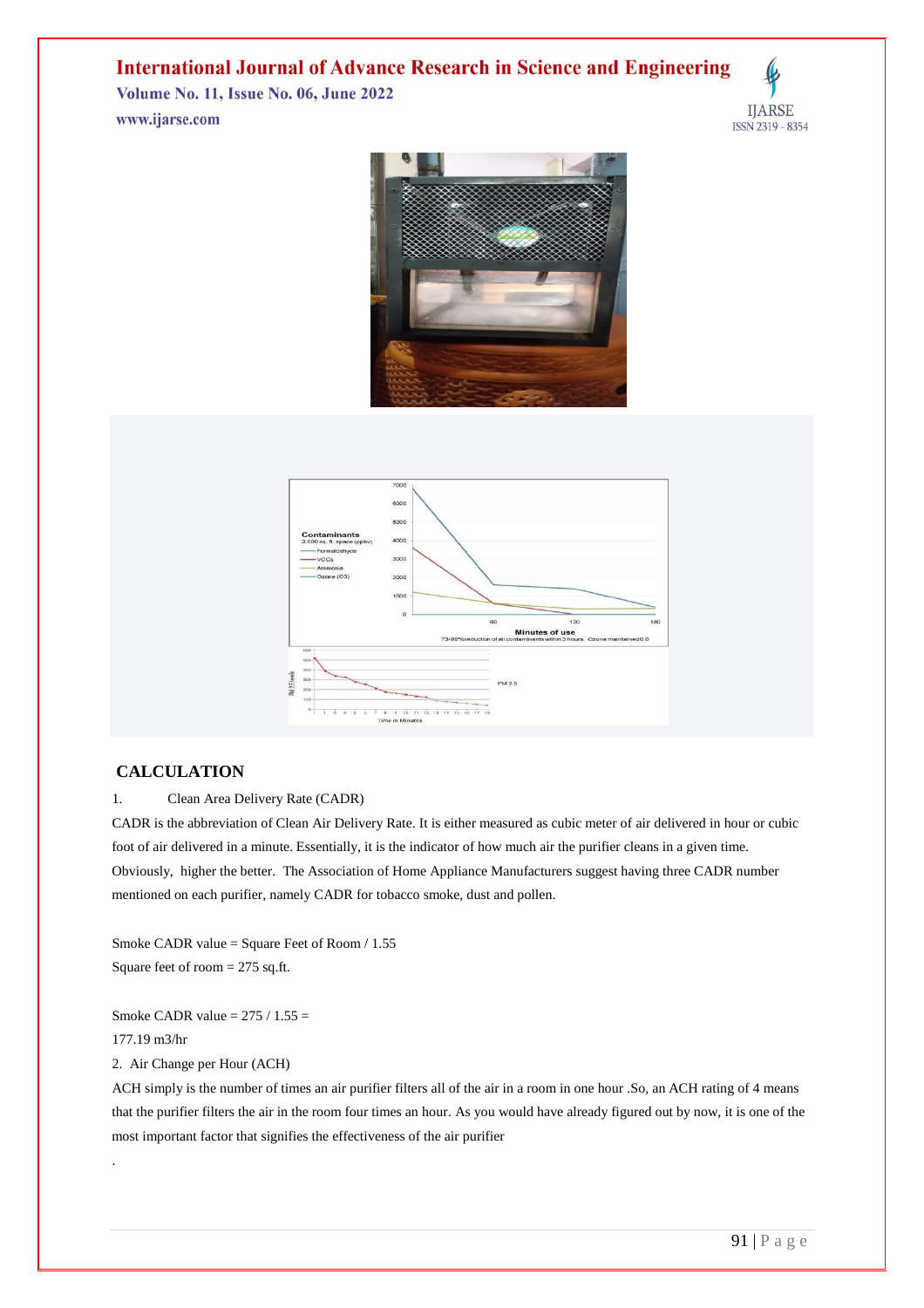**Volume No. 11, Issue No. 06, June 2022** www.ijarse.com

**IIARSE ISSN 2319 - 8354** 

CADR = 177.19 m3/hr CADR in cubic feet per minute =  $300 \times 0.588 = 104.19$  cfm Air changed in an hour =  $104.19 \times 60 =$ 6251.4 (CADR in CFM x number of minutes in an hour) Room volume=  $2475 (275 x 9)$ , as

Room height is assumed to be 9 ft. ACH rating = Air changed in an hour / Room Volume ACH rating = 6251.4 / 2475 =2.5

## **RESULT AND DISSCUSSION**

- HEPA filter remove 99.97% of particle that have a size of less than 0.02 micron.
- Composite filter consisting Cold Catalyst Filter and Activated carbon require frequent replacement after 6-8 month.
- Area Cover: About 275Sq. ft.
- Clean Area Delivery Rate: 175m3/h
- Air Change per Hour: 2.56
- Time required to purify air to a safe lever : 10-15min

## **CONCLUSION:**

The outcome of this project is a next generation air purifier with a new filter innovation. The new filter makes it possible to have a smaller housing comparedwith competitors but still having high performance. This means that it does not take up as much space and is easier for the user to move around from place to place inside the apartment; it is also equipped with a handle. The 360o Air is also easier to fit in more places in a home because its design does not restrict its position as much as competitors. That is, it has been given a round shape and have therefore no defined backside that needs to be placed towards a wall. The uniform round shape allows more varieties of how it can be positioned in a home. The filter is cleanable and does not need to be changed. The filter also hasa low pressure drop which results in less generated noise and lower energy consumption. All these advantages that is the outcome of the new filter innovation makes this a product that stands out from competitors and makes it easy to sell for sellers and should generate revenue for the brand owners.

The air purifier is a product that solves the problem of bad indoor air quality. It is a problem that most of all have its effect on large cities and where the population is dense. Many cannot afford an air purifier and many have problem to cover the expenses of buying new filters. The 360o Air is a more socially sustainable than most competitors because it is cheaper in long term which results in more people being able to buy an air purifier that might be vital for theirhealth. Even if the brand owners, manufacturers and sellers would not earn money from people regularly buying new filters, the 360o Air should still be economically sustainable because of the new filter innovation and its benefits that would attract more buyers. The fact that the 360o Air use less material than competitors will most likely also result in cheaper manufacturing. As mentioned before, the air purifier developed in this project is also more environmentally sustainable than competitors in the existing market.

#### **Future Scope**

Increase in vehicular population, severe construction activities, and industries are largely contributing to an increase in outdoor pollution across Indian cities. It is quite evident that, with a growing economy and over 125 billion people to feed, the destruction will continue and more forests will be cut and space created for infrastructure. So there will be consequences for these actions. Starting from groundwater, the crops and the air they are all becoming toxic. Obviously, the coming generations will pay heavily for this irresponsible action by us. What we need are consciousness and actions that can at least